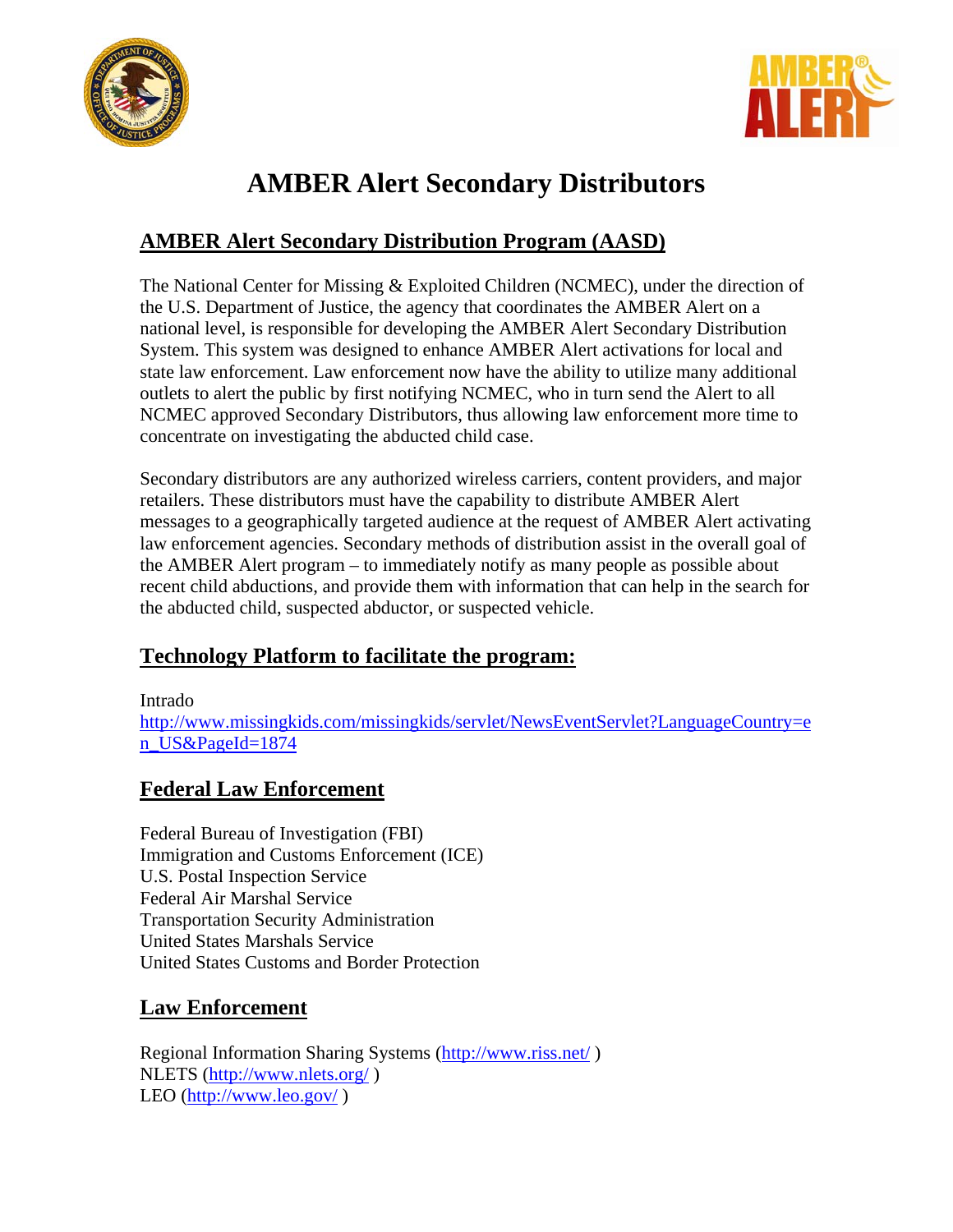Lexis-Nexis and iMap notify their subscribers if there is an active AMBER Alert within their geographic area.

# **Mobile Data Terminals in Patrol Cars**

#### VisionTEK (http://www.visiontekinc.com/)

VisionTEK, Inc. provides Unity messaging systems for first responders to Mobile Data Terminals. When learning about an AMBER Alert, NCMEC will send the AMBER Alert information electronically. The Unity system will then wirelessly distribute the information to first responders, including descriptions and pictures of the missing child, suspected abductor, or vehicle, as well as any other information available and valuable to identifying the child and the suspect.

# **Public Service**

America's Most Wanted (http://www.amw.com/)

# **Internet Service Providers**

AOL - http://peopleconnection.aol.com/amberalerts Microsoft Corporation – MSN http://alerts.live.com/Alerts/SignUpAlerts.aspx My Space http://www.msnbc.msn.com/id/16759517/ Yahoo! http://alerts.yahoo.com/ iGoogle: http://www.missingkids.com/missingkids/servlet/PageServlet?LanguageCountry=en\_US &PageId=3662

**Example of notification through Internet Service Providers: AMBER Alerts** 

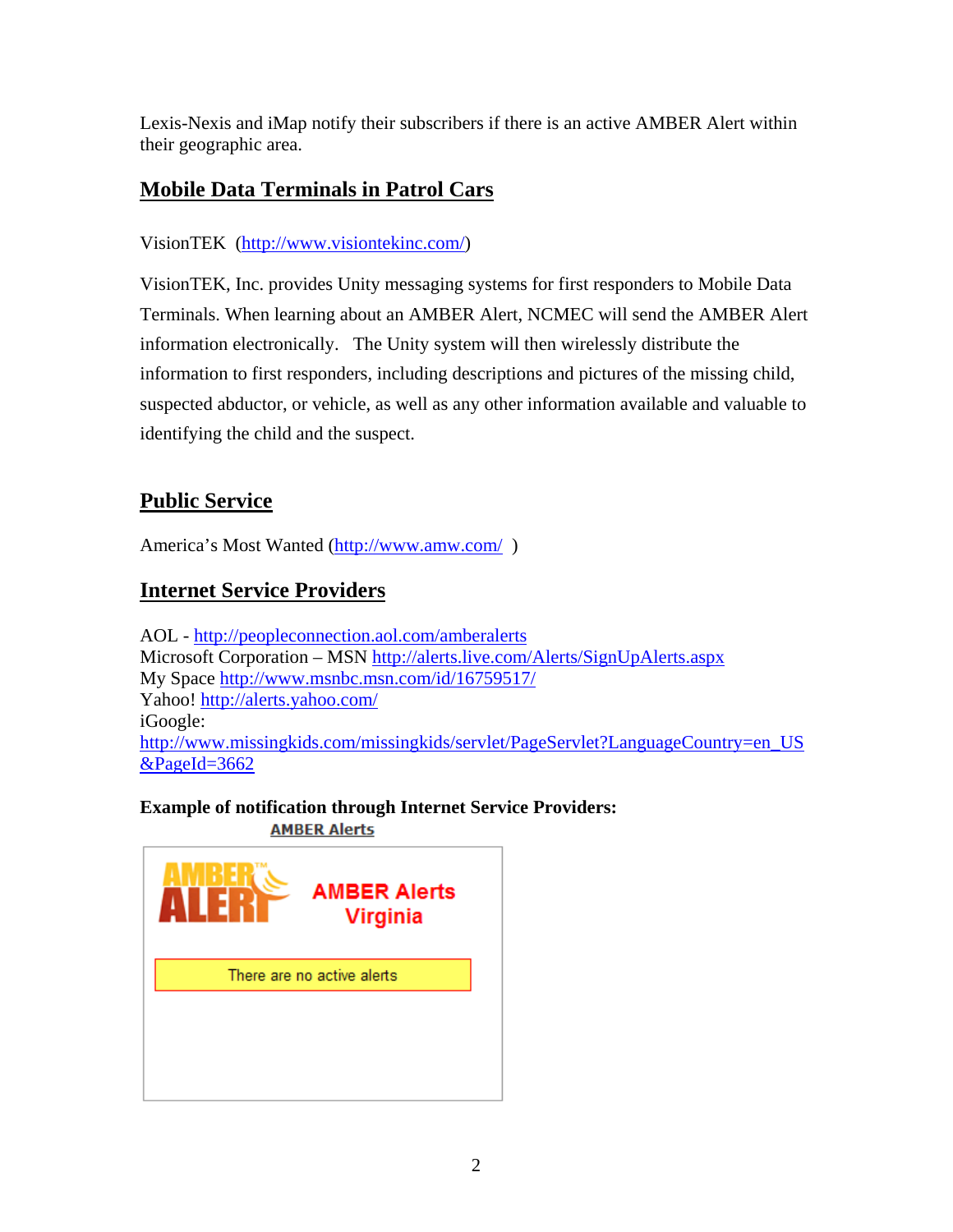#### **Wireless AMBER Alerts ™**

To sign up or for more information please go to www.wirelessamberalerts.org

CTIA-The Wireless Foundation (http://www.wirelessfoundation.org/ ) manages the program.

Syniverse (http://www.syniverse.com/content/home ) provides the technology platform for the Wireless AMBER Alerts ™

#### **Wireless AMBER Alerts ™ Providers**

Alltel Verizon Wireless Appalachian Wireless Westlink Communications Bluegrass Cellular, Inc Carolina West Wireless AT&T Mobility Cellcom Cellular 29 Plus/Lyric Wireless Cellular One Cellular South Centennial Communications Cincinnati Bell Wireless Cricket Dobson Celluar Edge Wireless Einstein Wireless Farmers Cellular Telephone Co Highland Cellular i-Wireless Illinois Valley Cellular Metro PCS Midwest Wireless Nextel New-Cell, Inc Nex-Tech Wireless Northwest MO Cellular **NTELOS** Pioneer Cellular Plateau Telecommunications Rural Cellular Sprint Suncom Wireless T-Mobile Thumb Cellular US Cellular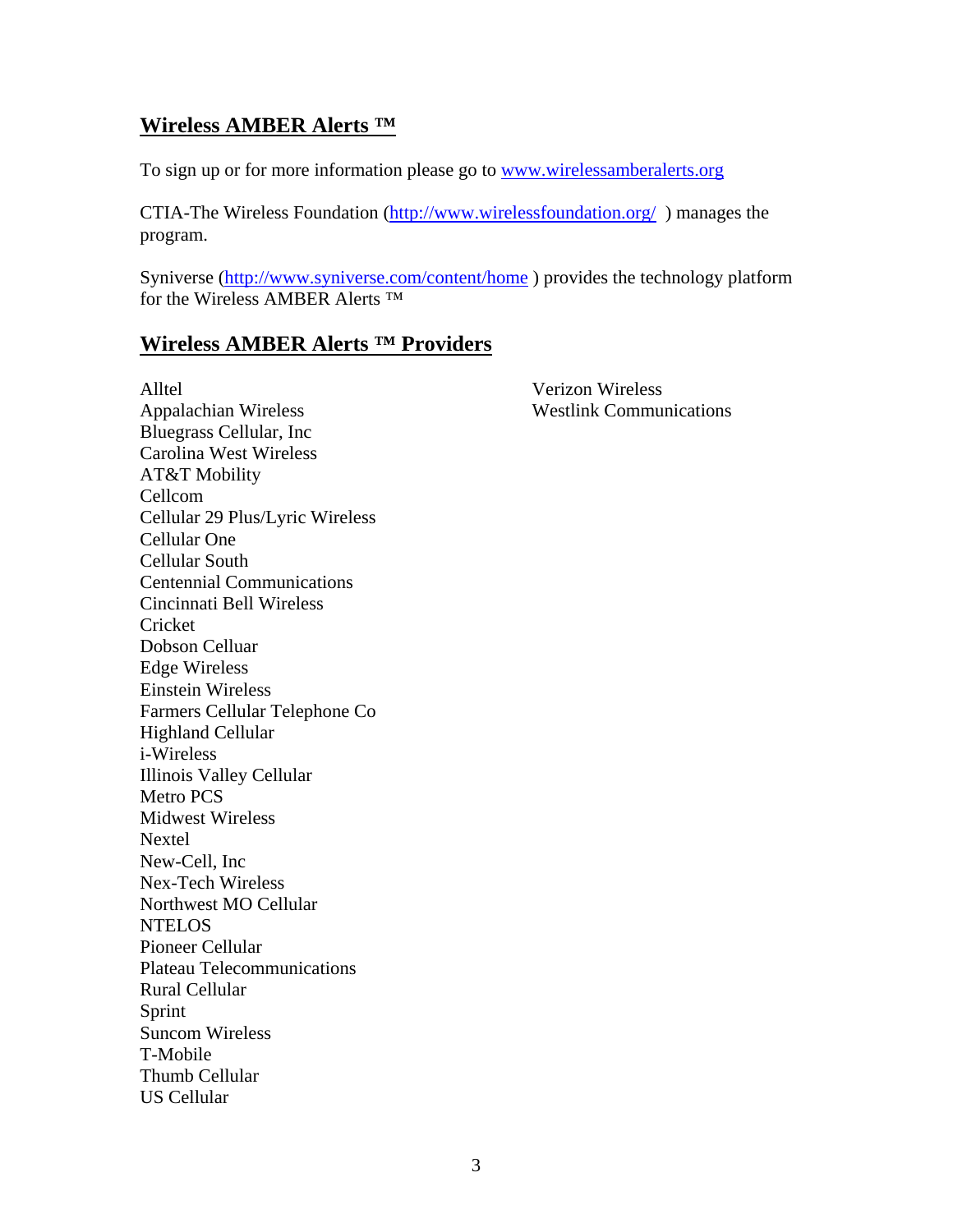# **AMBER Alerts on Digital Signage**

#### Outdoor Advertising Association of America (OAAA)

(http://www.oaaa.org/publicservice/amberalerts.aspx) OAAA partners with the National Center for Missing & Exploited Children (NCMEC) to display AMBER Alerts on digital billboards nationwide. The partnership began in 2008 with 11 outdoor advertising companies and has expanded to include virtually all major digital billboard owners in the United States.

## **AMBER Alert Highway Network Facilitator**

QUALCOMM provides the technology platform for the AMBER Highway Network: (http://www.qualcomm.com/products\_services/mobile\_content\_services/enterprise/amber alert.html )

| <b>AMBER Alert Highway Network</b>    |                              |                                          |                                            |  |
|---------------------------------------|------------------------------|------------------------------------------|--------------------------------------------|--|
| Ace Hardware                          | $D & D$ Sexton, Inc.         | Keen<br>Transport/Keen<br><b>TMW</b>     | RBX, Inc.                                  |  |
| <b>ADM</b> Alliance                   | Danny Herman                 | Kennesaw                                 | <b>Reel Time</b>                           |  |
| Nutrition                             | Trucking, Inc.               | Transportation, Inc                      | Logistics                                  |  |
| <b>Altendorf Express</b>              | Dart Transit, Inc.           | Knight<br>Transportation                 | <b>Risinger Brothers</b><br>Transfer, Inc. |  |
| <b>American Central</b><br>Transport  | Dependable Auto<br>Shippers  | Lacy's Express                           | Roads West<br>Transportation               |  |
| Annett Holdings,                      | Dick Harris & Son            | Louis J. Kennedy                         | Roehl                                      |  |
| Inc.                                  | Trucking                     | Trucking Co.                             | Transportation                             |  |
| Arnold<br>Transportation              | Distribution<br>Technologies | Mario's Express<br>Service, Inc.         | <b>Rush Trucking</b>                       |  |
| <b>Averitt Express</b>                | DTS Leasing, Inc.            | <b>Maverick Leasing</b><br>Services, LLC | S & H Express                              |  |
| <b>Baldwin Trucking</b>               | D.M. Bowman Inc.             | McKenzie Tank<br>Lines                   | <b>Salson Logistics</b>                    |  |
| Barber Trucking,<br><b>Inc</b>        | Dyno Nobel Trans             | McKinley<br>Trucking,                    | Saratoga Transport                         |  |
| Barr-Nunn<br>Transportation, Inc.     | Eagle Global<br>Logistics    | <b>Melton Truck</b><br>Lines, Inc.       | Schilli Leasing                            |  |
| <b>Beam Brothers</b><br>Trucking Inc. | <b>ECM</b> Transport         | Metro Express, Inc.                      | Schuster Co.                               |  |
| <b>Bennett Motor</b>                  | <b>Emerson Electric</b>      | Millis Transfer,                         | Skinner                                    |  |
| <b>Express</b>                        |                              | Inc.                                     | Transportation                             |  |
| <b>Boarder</b> to Boarder<br>Trucking | <b>Empire Express</b>        | National Freight                         | <b>Smith Transport</b>                     |  |
| <b>Boyd Brothers</b>                  | <b>Epes Transport</b>        | Norco Corp.                              | Smithfield                                 |  |
| Transportation                        | System, Inc.                 |                                          | Packaging Co.                              |  |
| Boyle                                 | <b>FedEx Custom</b>          | Northern Neck                            | Specialized                                |  |
| Transportation                        | Critical                     | Transfer                                 | Transportation, Inc.                       |  |
| <b>Buchanan Hauling</b>               | FedEx Supply                 | <b>Oakley Transport</b>                  | Stan Koch and                              |  |
| & Rigging                             | <b>Chain Services</b>        |                                          | Sons                                       |  |

## **AMBER Alert Highway Network – 122 trucking companies**